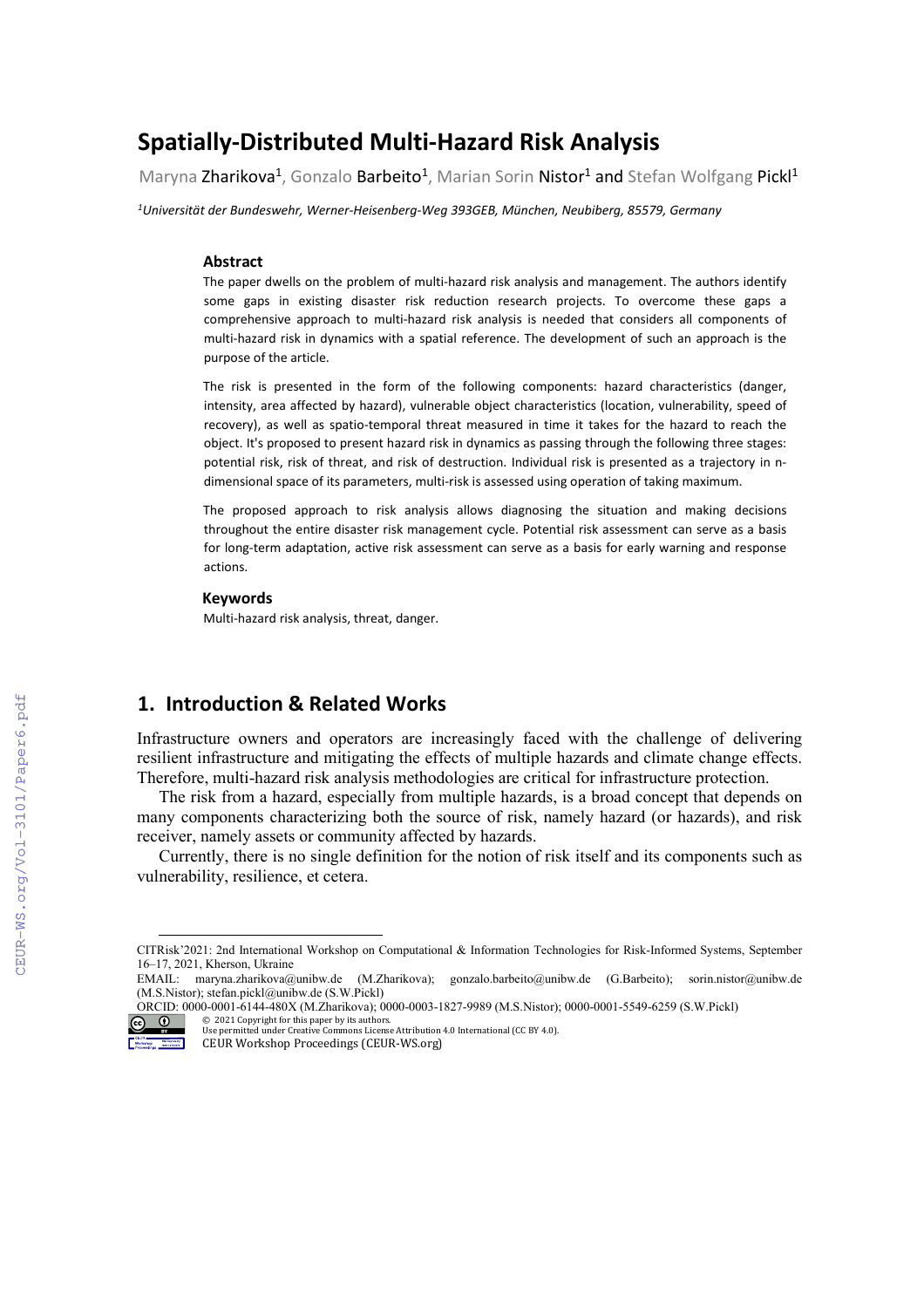In the simplest case, hazard risk describes the combination of the probability of hazard occurrence and potential impact on an asset or community (object of risk) [1]. So, variables that determine risk can be related to hazard or object.

When it comes to hazard, risk analysis can include one hazard or multiple hazards, either dependent or correlated. However, analyzing the risk from several interacting hazards in the same area is one of the most challenging issues.

There are also different understandings of risk components related to the objects at risk, such as vulnerability, resilience, adaptation, and the correlation between them [2].

The term "resilience" is critical to understand hazard impact on the object. Resilience describes the emergent properties that the objects have, which allows them to withstand, respond and/or adapt to a vast range of hazards by maintaining and/or enhancing their functionality [3].

The concept of resilience has gone through a series of transformations. For example, in [4,5], resilience and vulnerability are considered two opposing conceptions. Namely, vulnerability is considered the flip side of resilience. When a social or ecological system loses resilience, it becomes vulnerable to change that previously could be absorbed [2].

According to the most comprehensive current approach [3], resilience originates from the interaction of some adverse event (such as hazard) and some object to which the property of resiliency is ascribed (it can be a single asset, infrastructure, people, communities, et cetera). Thus, resilience has a form of a process of transformation and adaptation of the object exposed to hazards.

Resilience is a wide-ranging dynamic concept described by two groups of parameters relating to vulnerability and recovery of the object affected by hazards. In practice, the dependence of these parameters on hazard intensity is described by functions, e.g., functions of dependence of fragility or vulnerability on intensity.

Currently, hazard risk is being considered on different levels (Table 1). There are such levels as a single asset, infrastructure, or community-country when it comes to the object of risk. Different risk measurement metrics are qualitative (descriptive) or quantitative, static, or timedependent. Risk analysis can take into account one hazard or multiple hazards, either independent or correlated. If we consider hazards of different nature, restoring the damage due to one hazard is not expected to improve the performance against another hazard.

### **Table 1**

Levels of risk analysis

| $\frac{1}{2}$             |                                           |                                         |  |  |
|---------------------------|-------------------------------------------|-----------------------------------------|--|--|
| Object of risk            | Asset                                     |                                         |  |  |
|                           | Infrastructure network                    |                                         |  |  |
|                           | Community-country                         |                                         |  |  |
| Risk metrics and criteria | Qualitative (descriptive) or quantitative |                                         |  |  |
|                           | Static or time-dependent                  |                                         |  |  |
| Disruptive events         | One hazard                                |                                         |  |  |
|                           |                                           | Independent hazards of different nature |  |  |
|                           | Multiple<br>hazards                       | Correlated or cascading hazards of the  |  |  |
|                           |                                           | same nature                             |  |  |
|                           |                                           | Correlated or independent hazards of    |  |  |
|                           |                                           | different nature                        |  |  |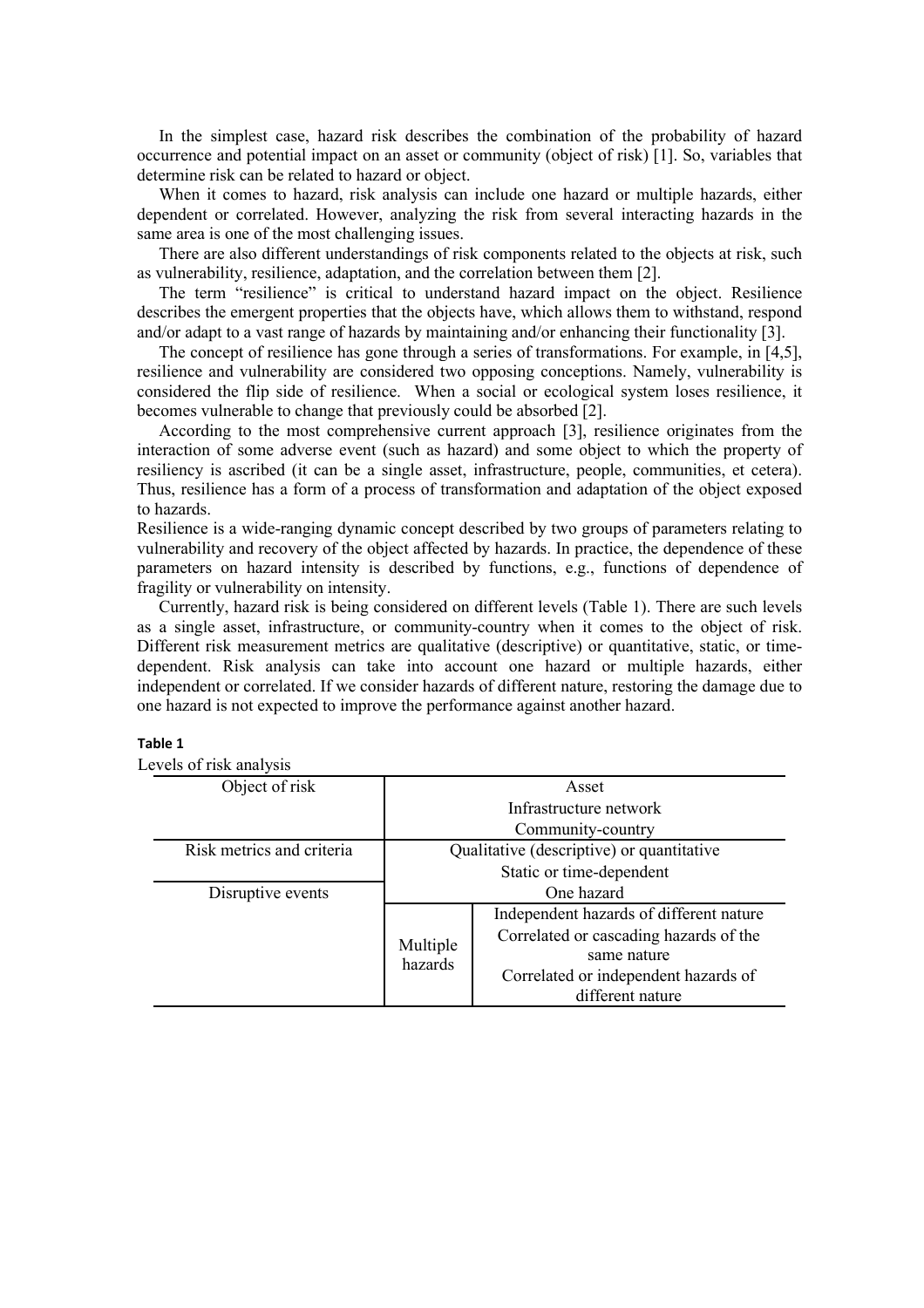The problem of multi-hazard risk analysis and management is tackled in several disaster risk reduction research projects. Table 2 shows some of the limitations found in these projects and how they could be overcome.

# **Table 2**

| Gaps in the existing disaster risk related projects                                                       |                                                                                                                                                                                                                                                                                                                                                                  |                                                                                                                                                               |  |  |
|-----------------------------------------------------------------------------------------------------------|------------------------------------------------------------------------------------------------------------------------------------------------------------------------------------------------------------------------------------------------------------------------------------------------------------------------------------------------------------------|---------------------------------------------------------------------------------------------------------------------------------------------------------------|--|--|
| Limitations<br>Examples                                                                                   |                                                                                                                                                                                                                                                                                                                                                                  | How to overcome the gap                                                                                                                                       |  |  |
| Considering<br>hazards.                                                                                   | independent Hyogo Framework for Action<br>2005-2015 [6].                                                                                                                                                                                                                                                                                                         | Risk should be related to multi-<br>hazards, their interactions with<br>drivers,<br>climate<br>and<br>their<br>cascade/simultaneous effects on<br>the object. |  |  |
| Static risk assessment.                                                                                   | Hyogo Framework for Action<br>2005-2015 [6].                                                                                                                                                                                                                                                                                                                     | The<br>methods<br>for<br>dynamic<br>assessment of<br>risk<br>and its<br>components should be developed.                                                       |  |  |
| Qualitative approach.                                                                                     | Hyogo Framework for Action<br>2005-2015 [6];<br>Sendai<br>Framework<br>for<br>Disaster Risk reduction 2015-<br>2030 [7].                                                                                                                                                                                                                                         | The quantitative approaches to<br>the assessment of risk and its<br>components should be developed.                                                           |  |  |
| Local level (focusing<br>on<br>specific asset or infrastructure<br>level).                                | emBRACE<br>Resilience<br>Framework<br>community<br>$\overline{\phantom{m}}$<br>resilience [8];<br>$TRANSRISK [3] - transport$<br>infrastructure.                                                                                                                                                                                                                 | The methods for quantification of<br>risk at a regional, country, and<br>international scale should be<br>developed.                                          |  |  |
| Considering the limited set of MulTi-RIsK<br>risk<br>components,<br>resilience<br>is<br>of vulnerability. | itrix: New Multi-HAzard and<br>Assessment<br>e.g., MethodS for Europe [9];<br>considered RMIN: Critical Infrastructures<br>restricted from the standpoint Resilience as a minimum<br>supply Concept (2016-2019)<br>[10];<br><b>ANYWHERE:</b><br>EnhANcing<br>emergencY management and<br>response to extreme WeatHER<br>and climate Event (2016-<br>$2019$ [11]. | The approach considers all risk<br>components<br>reflecting<br>characteristics of both the hazard<br>and the object at risk.                                  |  |  |

Gaps in the existing disaster risk related projects

According to Table 2, the existing risk-related projects most commonly consider independent hazards or only certain kinds of hazards. Usually, risk and its components are assessed statically and qualitatively and on a local level (focusing on specific areas, specific assets, or specific infrastructure level). In addition, much of the work on multi-hazard risk consider vulnerability instead of resilience.

Although several multi-hazard risk issues are analyzed, much remains to be done in the field of multi-hazard risk analysis. To overcome the limitations mentioned above, a comprehensive approach is needed that considers all components of multi-hazard risk in dynamics.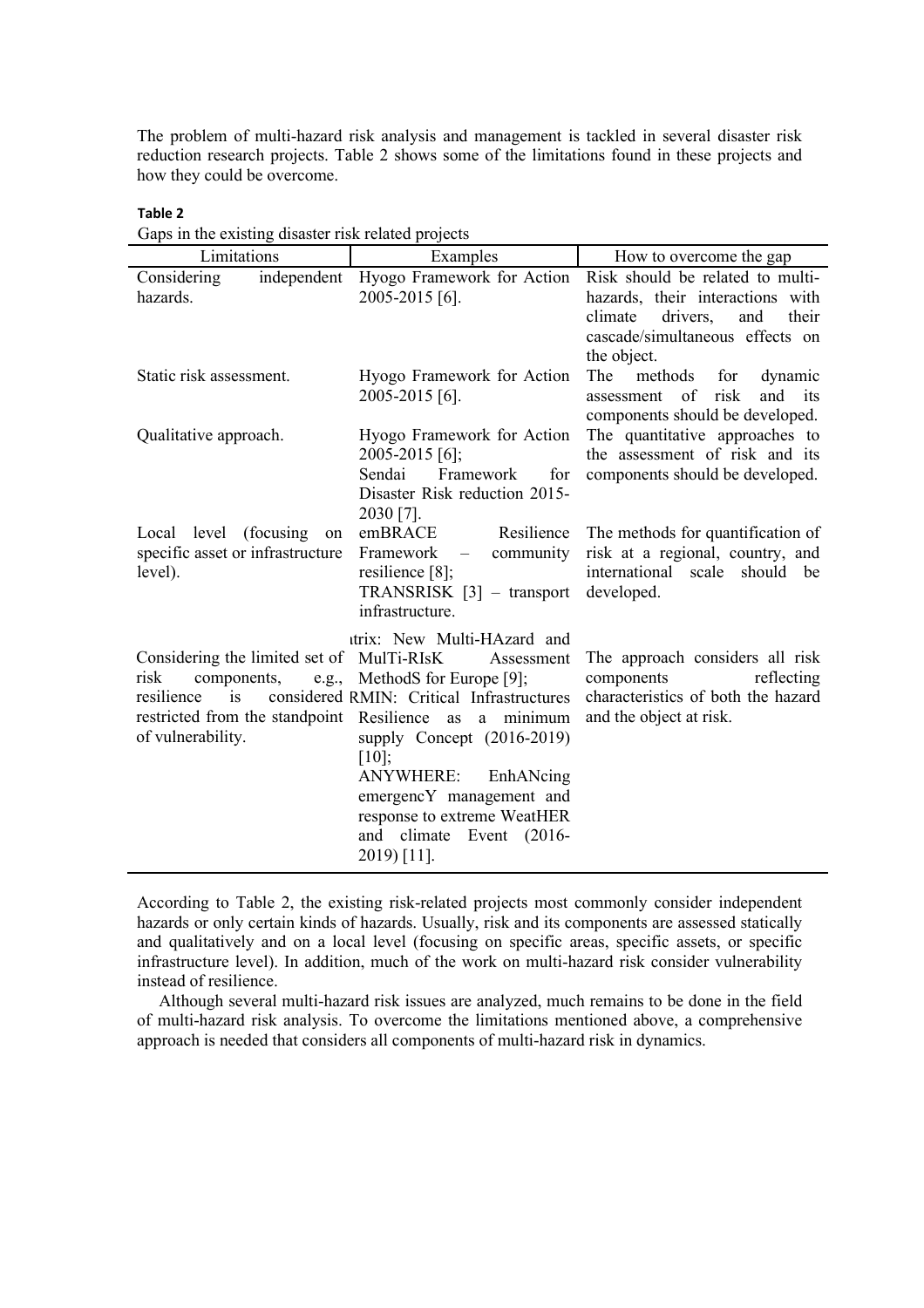## **2. Multi-Hazard Risk Analysis**

Risk originates from the interaction of hazard and some objects (infrastructures, communities, et cetera) affected by the hazard.

In this sense, risk dimensions comprise characteristics of hazard such as danger and intensity, characteristics of an object such as vulnerability and speed of recovery, as well as the proximity of object and hazard (Fig.1). Therefore, their relative position matters. For example, the risk for some objects arises when the object is situated close to disaster. Therefore, the spatial reference is of great importance here [12].



**Figure 1:** Risk dimensions

We need to distinguish potential hazard that has not yet occurred and active hazard that is already identified and spreading [13].

A potential hazard is characterized by danger, which is a characteristic of a certain area of territory and is assessed by a probability of hazard occurrence. Active hazard is characterized by threat, which is a spatial-temporal characteristic reflecting the proximity of hazard and vulnerable object. In simple words, a threat is measured in the time it takes for the hazard to reach the object.

Considering this, we can distinguish potential risk related to potential hazards and real-time active risk related to active hazards.

Risk in the context of this work is an assessment of the relationship between hazard scenarios – sources of risk, and vulnerable objects at risk – risk receivers.

It is proposed to consider three stages of risk (Fig.2).

The  $1<sup>st</sup>$  stage is a potential risk; it is characterized by danger and exists until hazard occurrence when danger is materialized.

The 2nd stage is the risk of threat, which exists from the moment of hazard occurrence to the moment when hazard reaches the object and is characterized by threat. During this stage, the hazard poses a threat to the object. The threat is a spatial-temporal characteristic of proximity between hazard and vulnerable object. In simple words, a threat is measured in the time it takes for the hazard to reach the object.

The  $3<sup>rd</sup>$  stage is the risk of destruction, which exists from the time when the hazard reaches the object when a threat is materialized. This stage is characterized by the change in the value of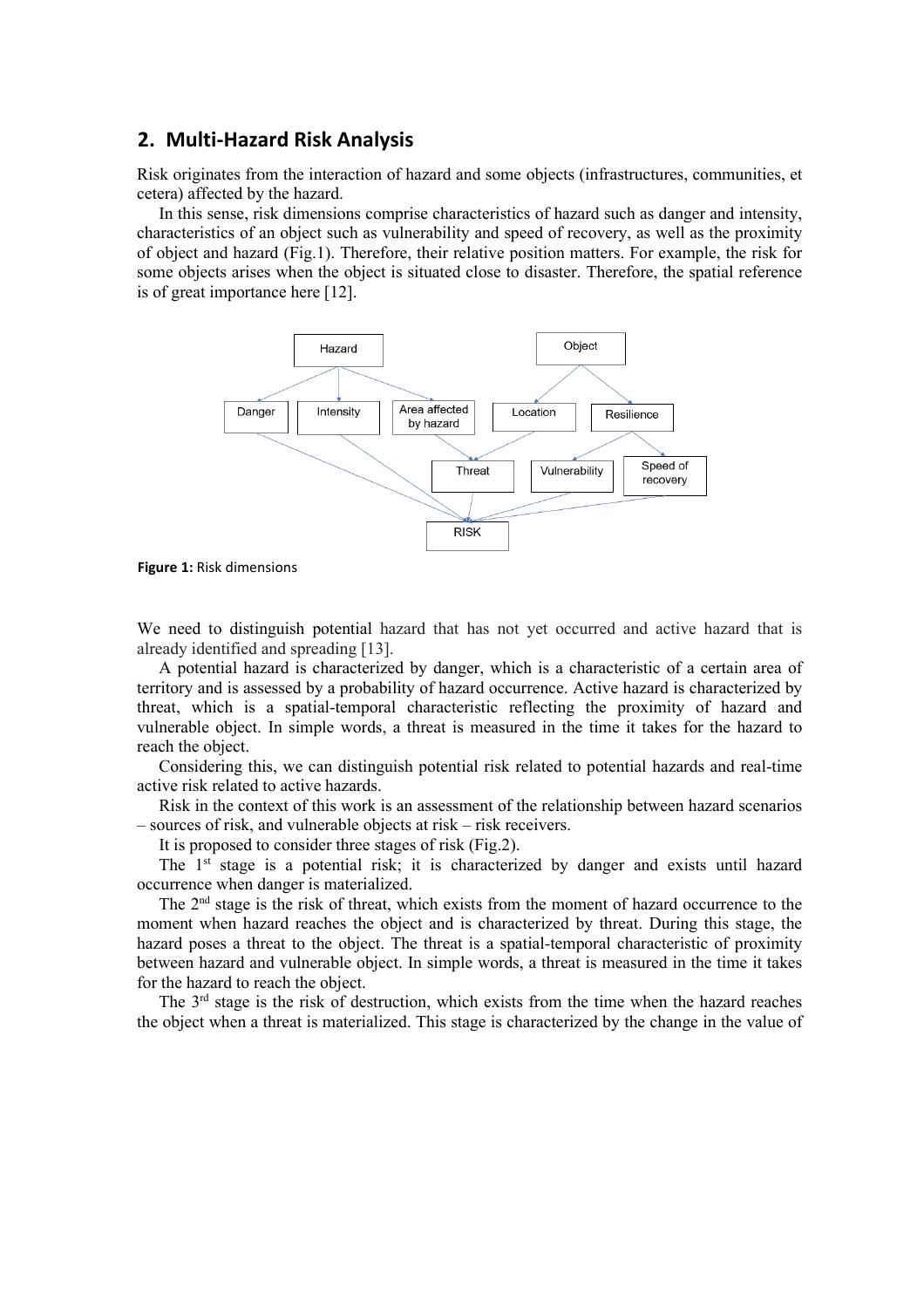the object. The purpose of decision-making is to prevent this stage. This stage requires recovery actions and recovery costs [14].



**Figure 2:** Risk stages

The risk from one hazard (potential or active) for a certain object is individual. In case there are several sources of risk for a particular object, a multi-risk is created. Fig. 3 shows three stages of individual risk.



**Figure 3:** Risk concept

Fig. 4 shows multi-risks for two objects  $o_1$  and  $o_2$  from three spreading hazards (in the locations  $h_1$ ,  $h_2$ , and  $h_3$ ) and two potential sources of hazards (in the locations  $h_4$  and  $h_5$ ).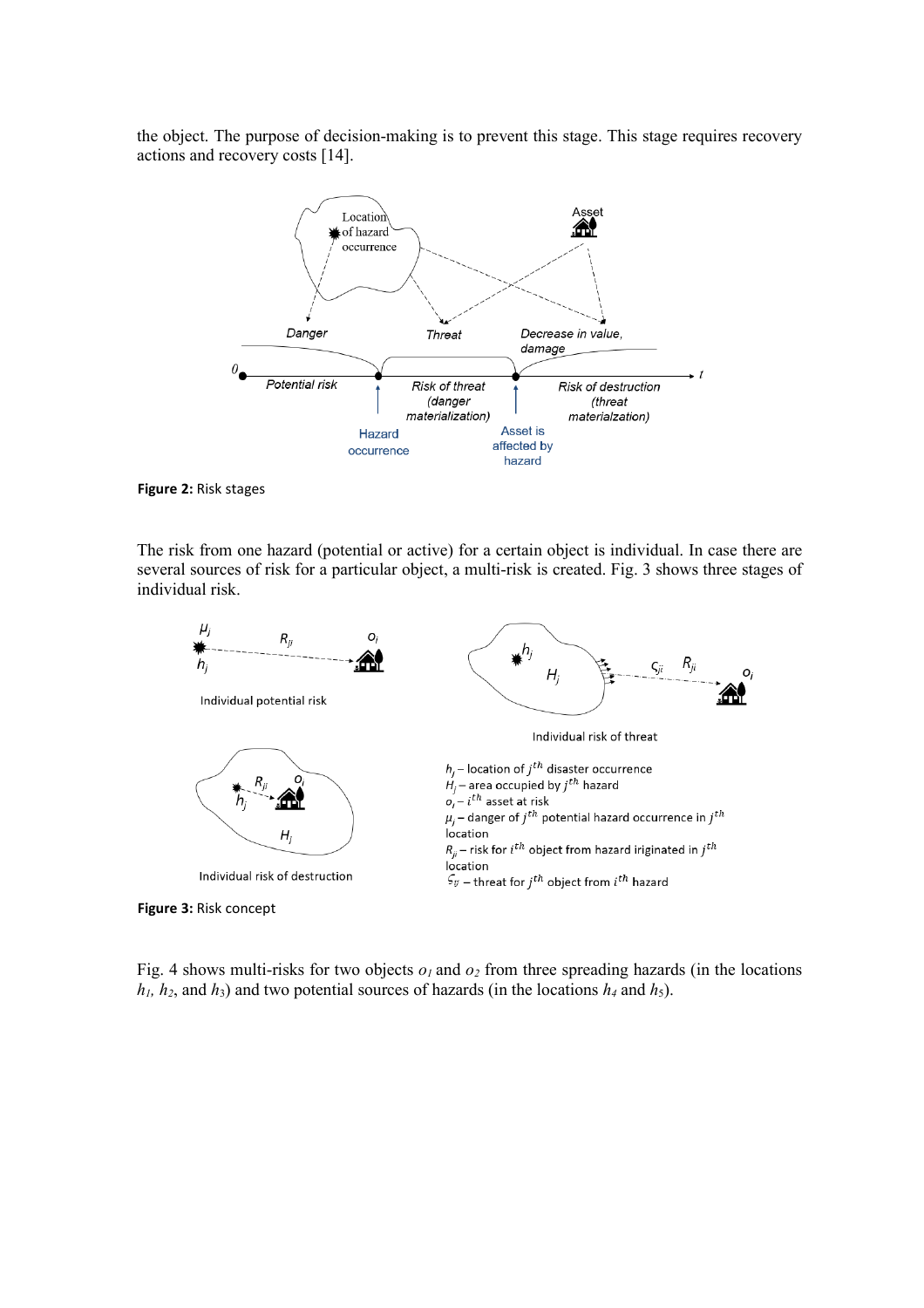

**Figure 4:** Multi-hazard risk

Active risk is characterized by threat. The threat model consists of a set of zones around the contour of the hazard having different degrees of threat to valuable objects. Some objects can be affected by a multi-threat from several active hazards simultaneously (Fig.5).



**Figure 5:** Multi-threat zones

Multi-threat for the object can be assessed using the operation of taking the maximum of threat assessments from individual hazards:  $\overline{v}$ 

$$
\varsigma_i = \max_{j=1}^n \varsigma_{ji},
$$

where n is the number of hazards that simultaneously pose a threat to the  $i^{th}$  object.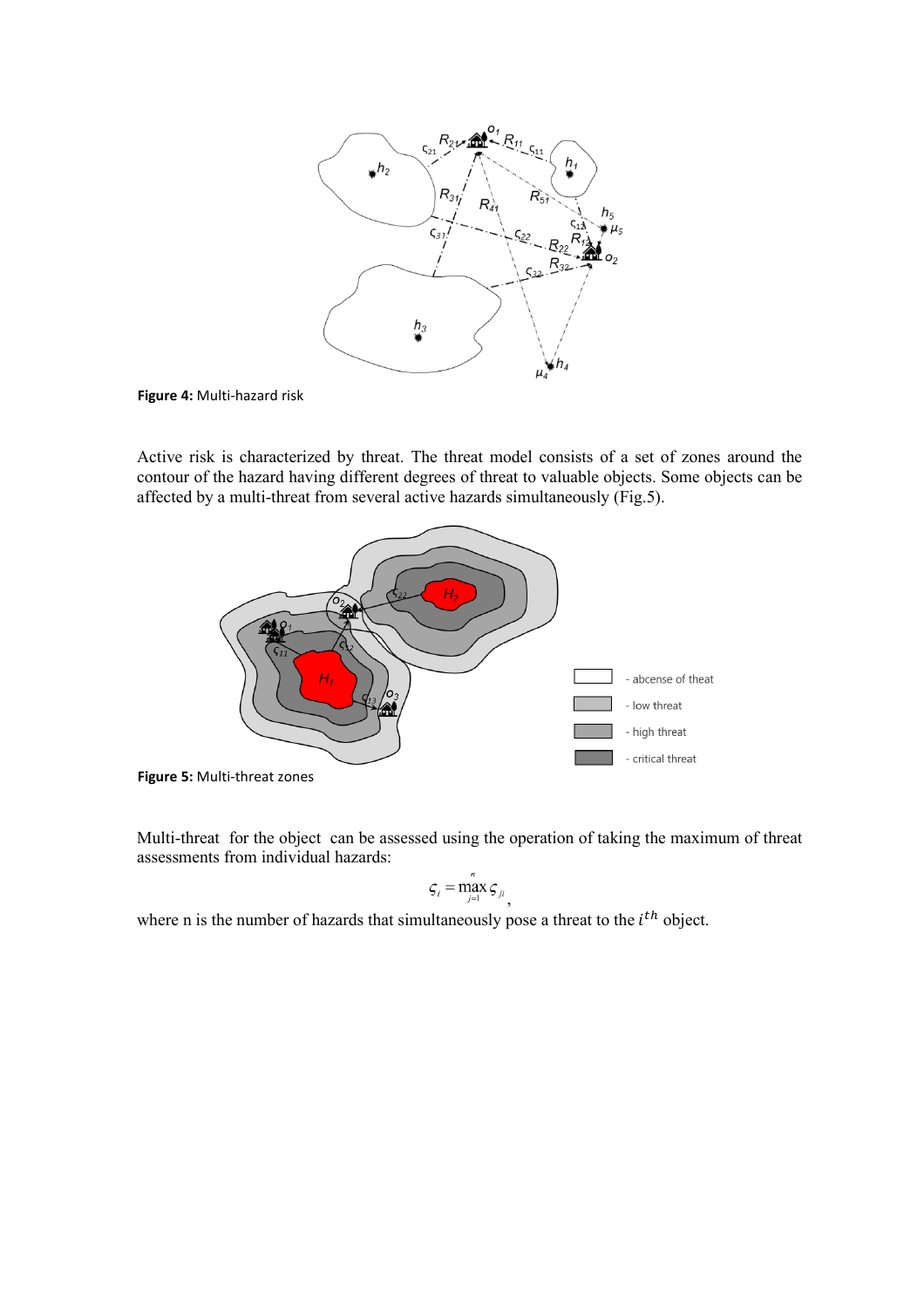

**Figure 6:** Risk dimensions

Therefore, risk dimensions comprise hazard characteristics (danger, intensity), object characteristics, and spatial-temporal characteristics reflecting the proximity of hazard and vulnerable object (threat) (Fig. 6). Thus, we can present risk as a point in the n-dimensional space of its parameters. However, when we combine various components into a single risk assessment, we face one problem: different risk components have different units of measurement. Therefore, to obtain risk assessment for the object *O* from the hazard *H*, we should first normalize the values of risk components so that, e.g., bring them to the range from 0 to 1, and multiply them.

In the case of several sources of hazards that simultaneously affect the vulnerable object, we obtain a multi-risk. For example, Figure 7 shows multi-risk for the object *O* from three hazards *H1*, *H2*, and *H3*.



**Figure 7:** Risk dimensions

Each individual risk is dynamic and can be presented as a trajectory in the n-dimensional space of its parameters. For example, the graphs in Figure 8 show three trajectories of three individual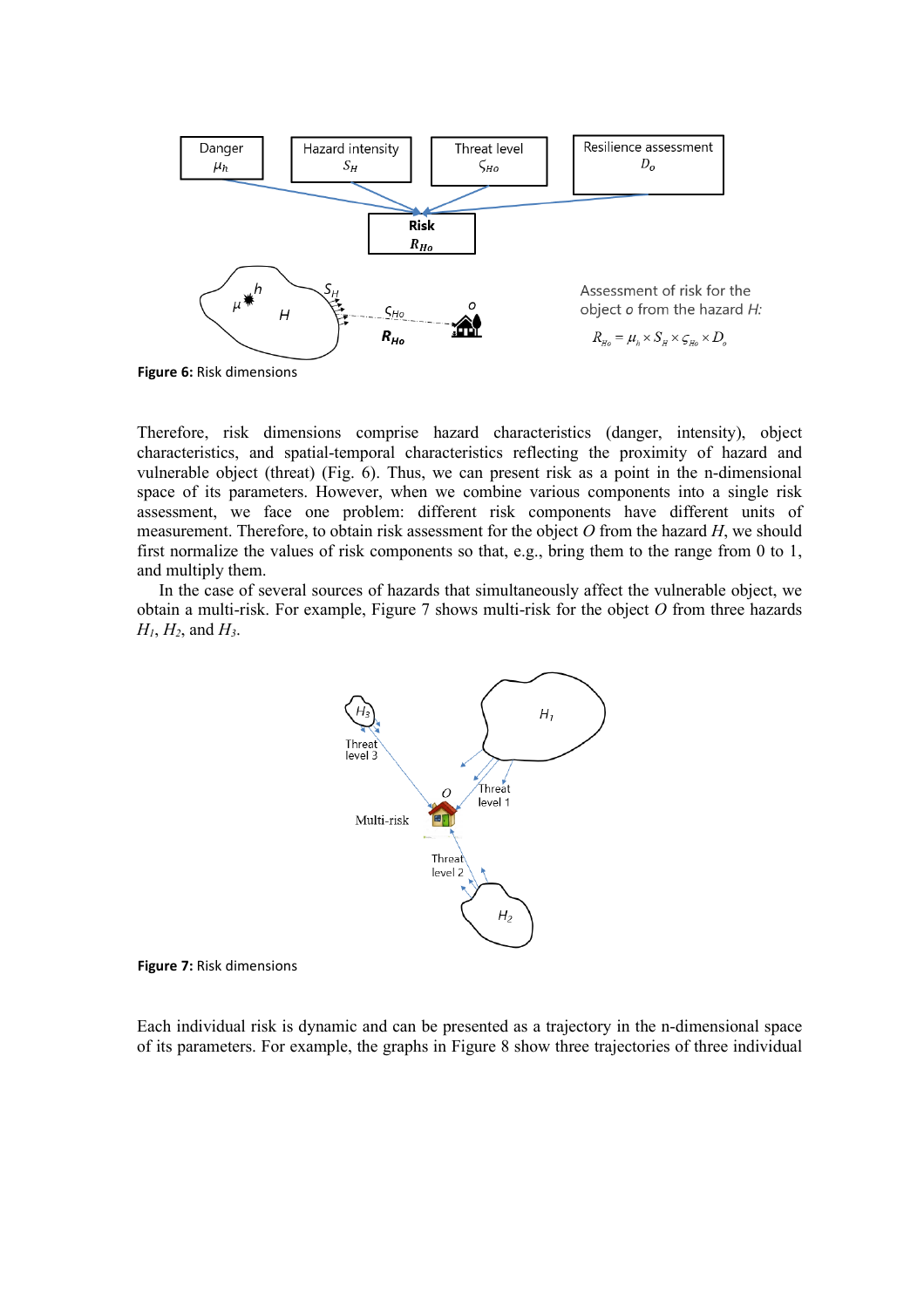risks for the object *O* and 3 points on their trajectories, presenting three individual risk assessments at the time moment *t*.

### Individual risk trajectories



**Figure 8:** Risk dimensions

Suppose that at time moment *t* some object is simultaneously affected by *k* individual risks presented in the form of points in *n*-dimensional space of parameters *pi* :

 $\sim$ 

$$
R_1(t) = (p_{11}(t), p_{12}(t), ..., p_{1n}(t))
$$
  
\n
$$
R_2(t) = (p_{21}(t), p_{22}(t), ..., p_{2n}(t))
$$
  
\n
$$
\dots
$$
  
\n
$$
R_k(t) = (p_{k1}(t), p_{k2}(t), ..., p_{kn}(t))
$$

Then multi-risk they create will also be presented as the point in the same space of parameters, but each coordinate will be assessed as a maximum value among the corresponding coordinates of individual risks:

$$
R(t) = \left(\max_{j=1}^{k} p_{j1}(t), \max_{j=1}^{k} p_{j2}(t), ..., \max_{j=1}^{k} p_{jn}(t)\right)
$$

In general, dynamic risk assessment can be assigned to each object and each area of the territory. Moreover, for each object, we can build a multi-risk trajectory on a time interval  $[t_1, \ldots, t_n]$  as a sequence of risk values at successive points in time  $[R(t_1), \ldots, R(t_n)].$ 

### **3. Conclusions**

Spatially distributed integrated assessment of multi-hazard risk can serve as a basis for diagnosing the situation and decision making throughout the entire disaster risk management cycle. Active risk assessment can serve as a basis for early warning and response actions in realtime systems. Potential risk assessment can be used for long-term adaptation strategies and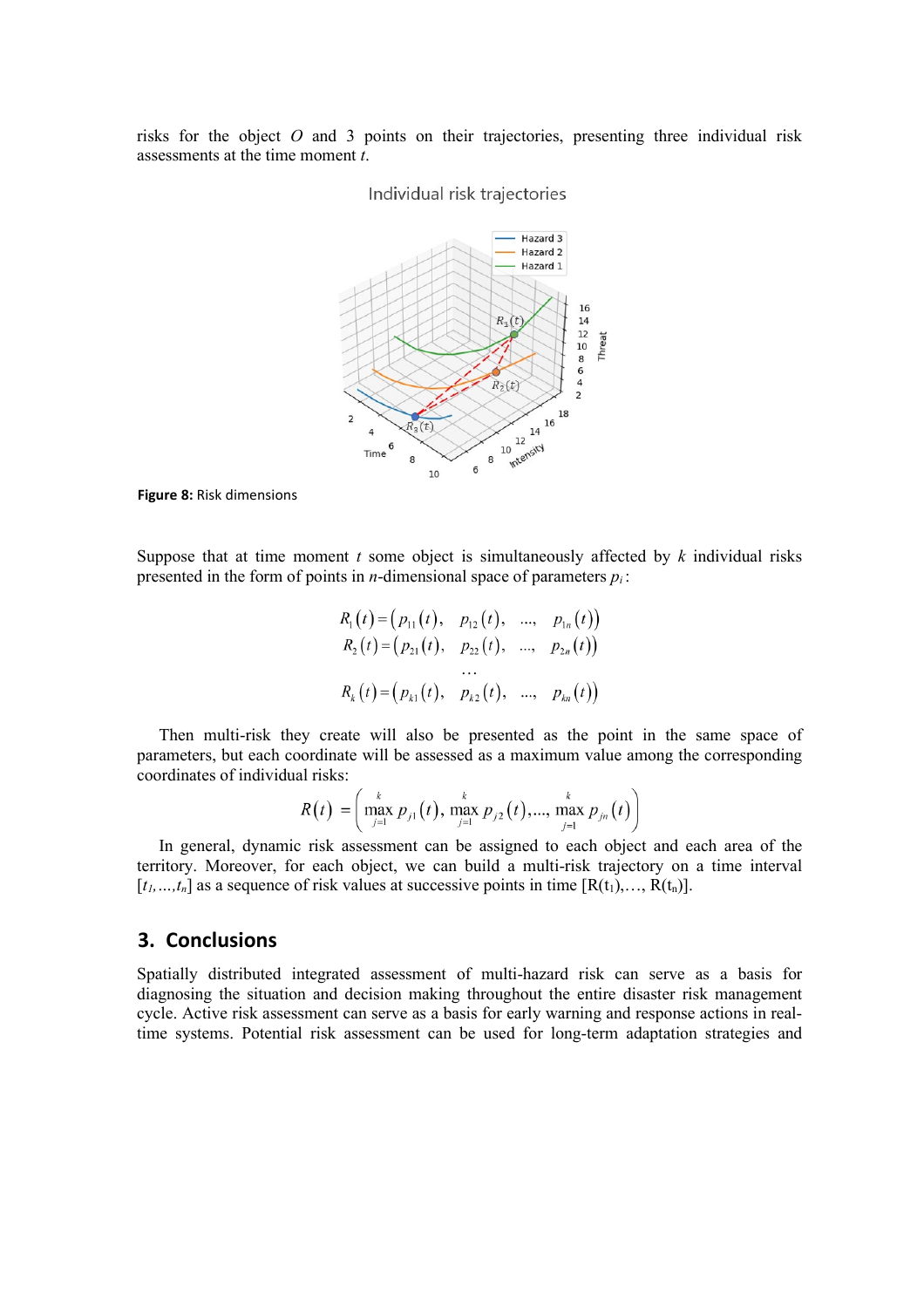resilience building [15]. Spatial distribution of risk makes it possible to identify areas or objects that require the primary attention of a decision-maker.

## **References**

- [1] Report: Technical Glossary of a Multi Hazard Related Vulnerability and Risk Assessment Language – Final version, 2007, [https://forum.eionet.europa.eu/nrc-air](https://forum.eionet.europa.eu/nrc-air-climate/library/public/2010_citiesproject/interchange/armonia_project/armonia_project_7/download/en/1/ARMONIA_PROJECT_Deliverable%204.1.2.pdf)[climate/library/public/2010\\_citiesproject/interchange/armonia\\_project/armonia\\_project\\_7/d](https://forum.eionet.europa.eu/nrc-air-climate/library/public/2010_citiesproject/interchange/armonia_project/armonia_project_7/download/en/1/ARMONIA_PROJECT_Deliverable%204.1.2.pdf) [ownload/en/1/ARMONIA\\_PROJECT\\_Deliverable%204.1.2.pdf](https://forum.eionet.europa.eu/nrc-air-climate/library/public/2010_citiesproject/interchange/armonia_project/armonia_project_7/download/en/1/ARMONIA_PROJECT_Deliverable%204.1.2.pdf)
- [2] L.Yongdeng, W.Jing'ai, Y.Yaojie, Z.Hongjian, Y.Weixia, Rethinking the relationships of vulnerability, resilience, and adaptation from a disaster risk perspective, Nat Hazards, 2014, pp. 609-627. doi: 10.1007/s11069-013-0831-7
- [3] S.A.Argyroudis, S.A.Mitoulis, L.Hofer, M.A.Zanini, E.Tubaldi, D.M.Frangopol, Resilience assessment framework for critical infrastructure in a multi-hazard environment. Science of the Total Environment, 714, 136854, 2020, pp. 1-19[. doi:10.1016/j.scitotenv.2020.136854](https://doi.org/10.1016/j.scitotenv.2020.136854)
- [4] J.X.Kasperson, R.E.Kasperson, Climate change, vulnerability and social justice. Stockholm Environment Institute, Stockholm, 2001. URL: https://stc.umsl.edu/essj/unit4/climate%20change%20risk.pdf
- [5] J.X.Kasperson, R.E.Kasperson, The social contours of risk, vol 1. Earthscan, London, 2005
- [6] J.Twigg, Characteristics of a Disaster-Resilient Community, A Guidance Note, Version 2, November DFID Disaster Risk Reduction Interagency Coordination Group, UK Department for International Development: London, 2009. [https://www.preventionweb.net/files/2310\\_Characteristicsdisasterhighres.pdf](https://www.preventionweb.net/files/2310_Characteristicsdisasterhighres.pdf)
- [7] Sendai Framework for Disaster Risk Reduction, 2015. URL: [https://www.preventionweb.net/files/43291\\_sendaiframeworkfordrren.pdf](https://www.preventionweb.net/files/43291_sendaiframeworkfordrren.pdf)
- [8] S.Kruse, T.Abeling, H.Deeming, M.Fordham, J.Forrester, S.Jülich, N.Karanci, C.Kuhlicke, M.Pelling, L.Pedoth, S.Schneiderbauer, J.Sharpe, The emBRACE Resilience Framework, Developing an Integrated Framework for Evaluating Community Resilience to Natural Hazards Framing Community Disaster Resilience: Resources, Capacities, Learning, and Action, First Edition, Edited by Hugh Deeming, Maureen Fordham, Christian Kuhlicke, Lydia Pedoth, Stefan Schneiderbauer, and Cheney Shreve, 2019, pp. 79-96
- [9] F.Nadim, Z.Liu, B.V.Vangelsten, A.G.Aristizabal, G.Woo, W.Aspinall, K.Fleming, P.van Gelder, MATRIX Framework for multi-risk assessment, New Multi-Hazard and Multi-Risk Assessments Methods for Europe, 2014, pp. 31-36
- [10] M.Garschagen, S.Sandholz, Linking critical infrastructure resilience to social vulnerability through minimum supply concepts: review of gaps and development of an integrative framework. Nat. Hazards Earth Syst. Sci. Discuss, 2017, pp. 1-20. doi:10.5194/nhess-2017- 375
- [11] M.Abily, P.Gourbesville, E.D.C.Filho, X.Llort, N.Rebora, A.Sanchez, D.Sempere-Torres, Anywhere: Enhancing Emergency Management and Response to Extreme Weather and Climate Events Springer Nature Singapore Pte Ltd, 2020, P. Gourbesville and G. Caignaert (eds.), Advances in Hydroinformatics, Springer Water, 2020, pp. 29-37, doi:10.1007/978- 981-15-5436-0\_3
- [12] B[.Essendorfer, J](http://publica.fraunhofer.de/authors/Essendorfer,%20Barbara)[.Sander, M.S.N](http://publica.fraunhofer.de/authors/Sander,%20Jennifer)istor, A[.Hoffmann, S](http://publica.fraunhofer.de/authors/Hoffmann,%20Almuth)[.Pickl, D](http://publica.fraunhofer.de/authors/Pickl,%20Stefan)istributed Data and Information Management for Crisis Forecasting and Management, in: Proceedings of the 2nd International Conference on Human Systems Engineering and Design (IHSED2019), 2019, pp. 813-819